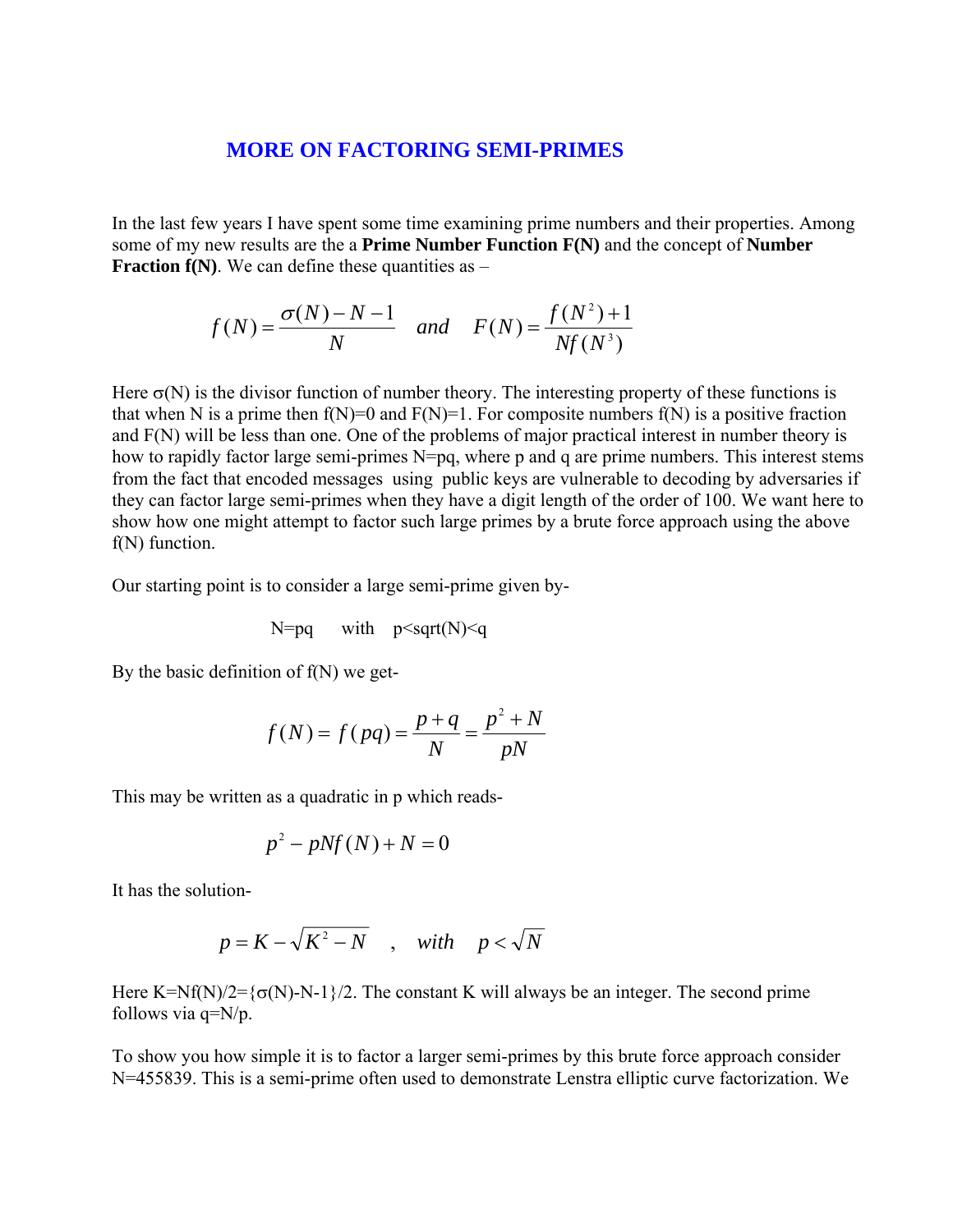show here how the factorization can be accomplished with very little effort. One finds that K=680 so that-

$$
p = 680 - \sqrt{462400 - 455839} = 599
$$

The second factor is -

$$
q = \frac{N}{p} = \frac{455839}{599} = 761
$$

Another semi-prime easily factored is the Fermat number  $2^{32}+1=4294967297$ . Leonard Euler first factored this number several hundred years ago. His ability to do so is quite amazing considering he had no access to any sort of calculating machine except pencil and paper and a brilliant mind. Let us factor this Fermat number. We find K=3350529 so that-

$$
p = 3350529 - \sqrt{3350529^2 - 4294967297} = 641
$$

The second factor is-

$$
q = \frac{N}{p} = \frac{2^{32} + 1}{641} = 6700417
$$

We could also get this last value for q by replacing the minus sign in the above p formula by a plus sign.

Let us next push my MAPLE math program to its limits by looking at the twelve digit semi-prime-

$$
N = 589937256521
$$
 where we find  $K = 854589$ 

Substituting into the p formula, we get-

$$
p = 854589 - \sqrt{854589^2 - 589937256521} = 479909
$$

and-

$$
q = \frac{589937256521}{479909} = 1229269
$$

That is-

$$
89937256521 = 479909 \times 1229269
$$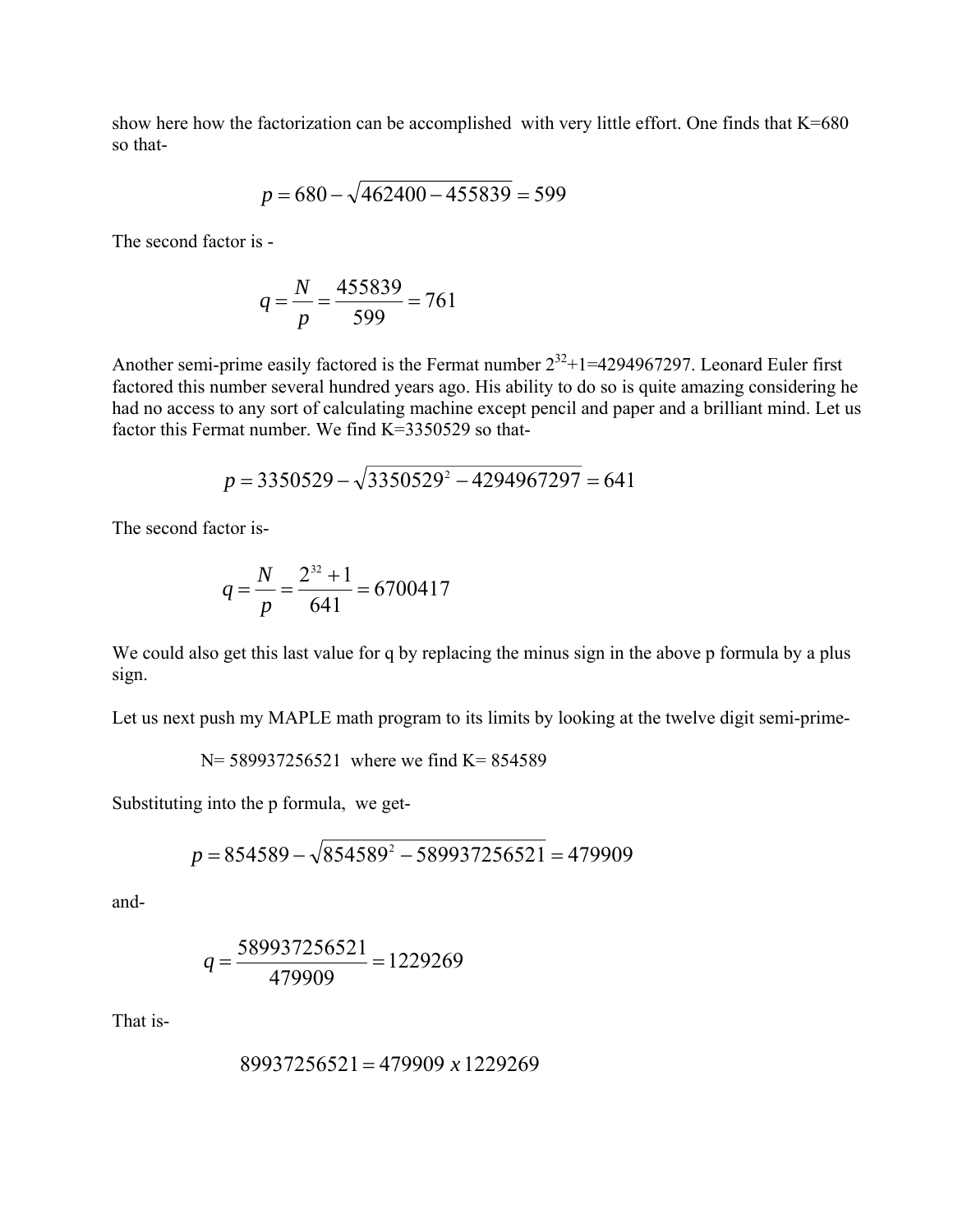Although my PC (using MAPLE) cannot rapidly calculate K for semi-primes in excess of 13 digit length or so, there is no reason to think that someone with a faster computer should not be able to factor larger semi-primes such as-

$$
N = 853973422267356706546375673340289305846065391188383783
$$

To construct this semi-prime I generated two primes based on the constants  $\exp(1)$  and  $\pi$ . The primes are-

```
 p=2718281828459045235360353 and q=314159265358979323846264338311
```
Although my PC cannot factor this N in any reasonable length of time, we can work things backwards to show that here-

$$
K = \frac{1}{2p} \{p^2 + N\} = \frac{(p+q)}{2} = 157080991820403891445749849332
$$

From this result one can conclude that-

$$
\sigma(N)\text{=}N\text{+}1\text{+}2K\text{=}853973422267356706546375987502272946653848282688082448
$$

and-

$$
f(N) = \frac{\{\sigma(N) - N - 1\}}{N} = 314161983640807782891499698664/N
$$

See if any of you (with a more advanced computer system) can come up with the value of K for this last example without knowing the values of p or q beforehand. If you can do this, then in effect you have shown how to factor a 55 digit long semi-prime and are in a position to break many of the extant public keys. Note that if you take any two primes p and q you can write down  $N=pq$ ,  $K(N)$ , f(N), and  $\sigma(N)$  at once. Here is a small table-

|       |       | $N=pq$     | $K=(p+q)/2$ | $f(N)=(p+q)/N$ | $\sigma(N)=Nf(N)+N+1$ |
|-------|-------|------------|-------------|----------------|-----------------------|
|       |       | 77         |             | 18/77          | 96                    |
| 29    | 67    | 1541       | 45          | 90/1541        | 1632                  |
| 127   | 439   | 55753      | 283         | 566/55753      | 56320                 |
| 36701 | 76379 | 2810059789 | 56585       | 113170/N       | 2810172960            |

In view of the above, it seems very likely that security agencies such as NSA in this country and their counterparts in Russia and China can decode any intercepted electronic communication encrypted with the use of public keys less than about 100 digit length. It may therefore become necessary in the near future to dispense with encryption all together and rather communicate by stealth methods such as electronic versions of self-destructing microdots. Messages will always be secure if an adversary does not recognize a message has been sent or is being sent.